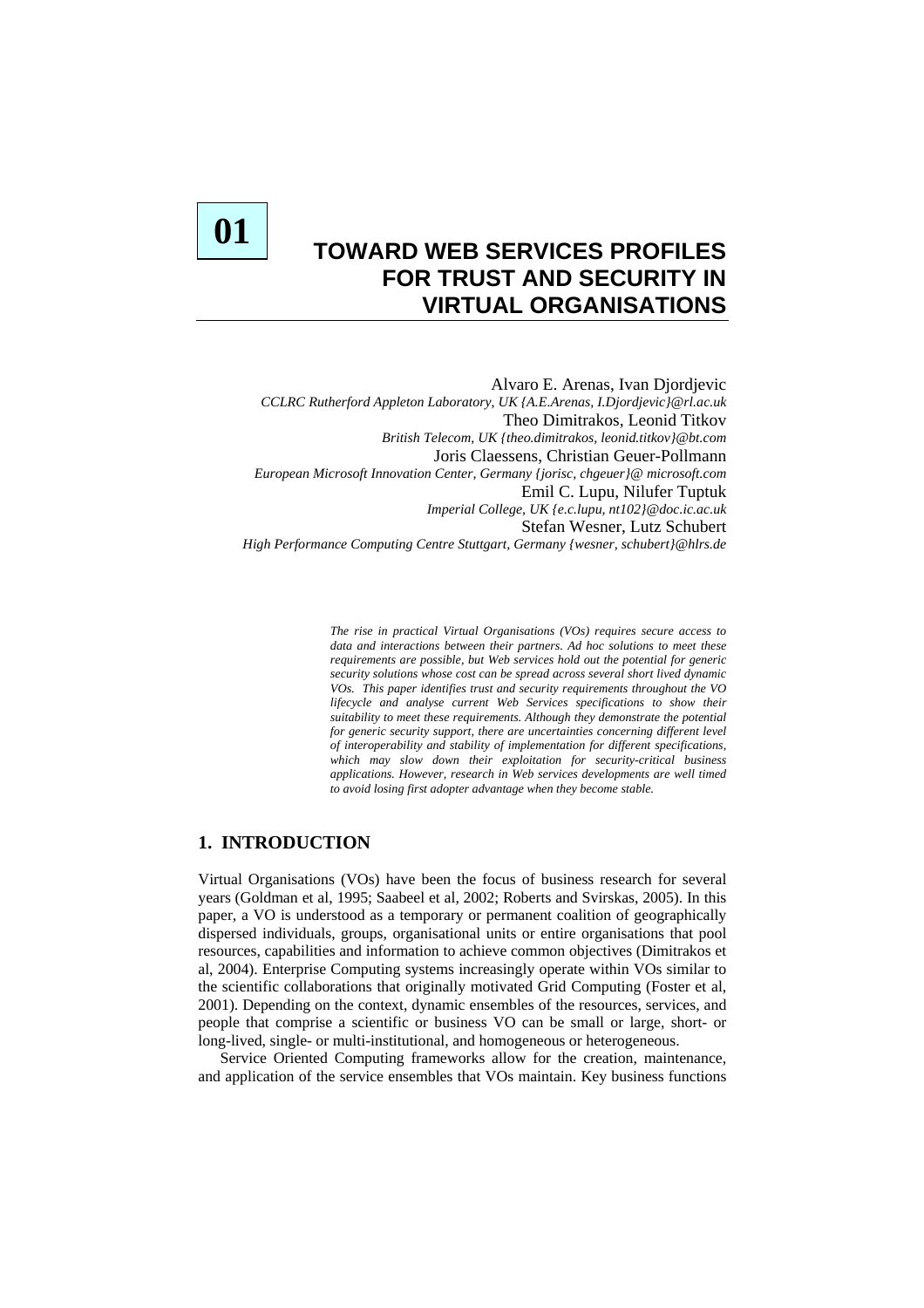are treated as services: *globally identifiable and discoverable network-enabled entities providing a capability through the exchange of messages over standardized, extensible protocols that allow data-encapsulated cross-application invocations*.

The TrustCoM<sup>1</sup> IST project (Dimitrakos et al, 2004) is developing a framework for enabling secure collaborative business processing in on-demand created, selfmanaged, scaleable and highly dynamic VOs. The project is built on the convergence of emerging technologies such as Web services and Grid. As a part of this project we have done an analysis of the Web Services Security Specifications as an enabling technology to build secure and trustworthy dynamic VOs. This paper identifies trust and security requirements throughout the VO lifecycle and analyses current Web services specifications with respect to meeting these requirements.

## **2. AN AGGREGATED SERVICES SCENARIO**

This section introduces the example of a VO created for the purpose of offering aggregated services. It is an abstraction of the real-world scenario on aggregated services in the telecommunication domain, which is currently being developed in TrustCoM.

A *consumer* requests a complex service **S** which has been advertised by provider **SA** (Service Aggregator). The latter has a pre-defined business process describing the decomposition of **S** into a number of sub-services that interact with each other (potentially sharing resources) in order to realise **S**. From this point of view, **S** can be also understood as the enactment plan of a collaborative business process **BP** which consists of a number of tasks, some of which are outsourced to other providers and require the consumption of resources, and others which will be rented.

Figure 1 depicts the case where **BP** consists of three tasks: the first one corresponds to the first instance of an action **sa** followed by two concurrent actions which respectively correspond to the first instances of actions  $s_b$  and  $s_c$  followed by a second instance of action **sa**. The Service Aggregator **SA** then discovers the services that match the specification of  $s_a$ ,  $s_b$  and  $s_c$ . This involves locating the appropriate service providers and inspecting their reputations and the SLA template characterising their service, security and access policies they publish about their services. The **SA** (or a broker acting on its behalf) forms a collection of candidate services and assesses whether their terms of service provision collectively allow **SA** to offer satisfactory terms for the provision of service **S** to the consumer at an acceptable risk. In Figure 1, we assume that **SP1**, **SP2**, **SP3** is such a set whereas **SPx**, **SP2**, **SP3** is not.

The scenario includes a number of actors. The external actor is a *Service Consumer*, who requests a service **S** from a service provider **SA**. *Service Providers*, (**SP1**, **SP2**, etc.), offer specific services. A particular kind of service provider, which plays a significant role in this scenario, is the one that is able to *aggregate services* provided by other providers. This actor, called *Aggregator*, has the capability to act as manager of the VO, discovering the appropriate services, negotiating with service providers, setting up the VO and managing the whole operation.

Once an agreement is reached between **SP1**, **SP2**, **SP3** and **SA, the SA** confirms its agreement with the *consumer*, and prepares for the enactment of the process.

l

<sup>1</sup> http://www.eu-trustcom.com/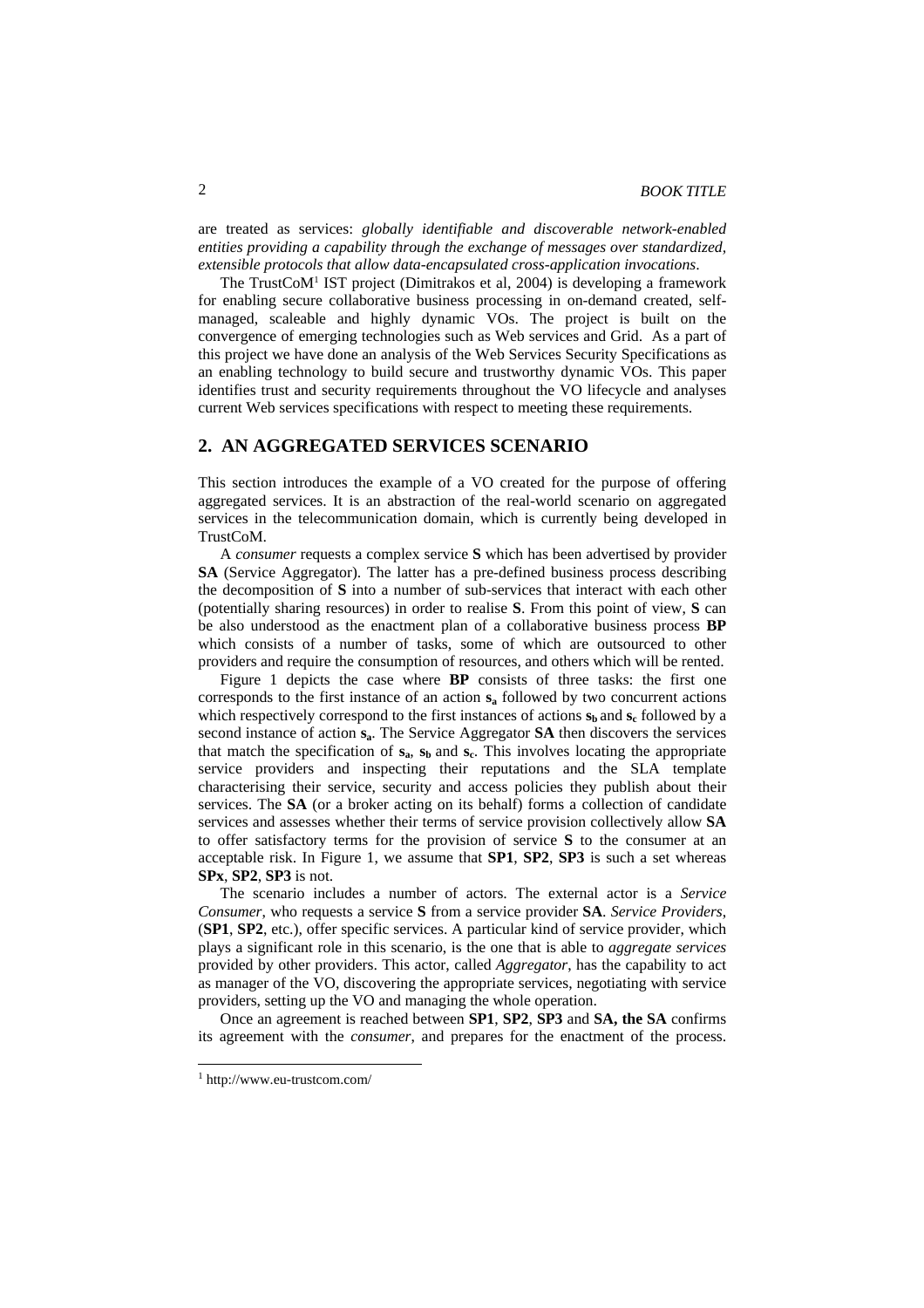#### *Guidelines for camera ready manuscripts* 3

Preparation includes planning the formation a VO community. This can be understood as a collection of reputable services containing at each time only those services, which are active in performing a business process task and assume a specific role that is defined for this purpose. The community is managed by the federation of service providers contributing to the aggregation, and which is coordinated by the Aggregator. Notably VO community membership evolves following the progress of the business process enactment: services that are needed for performing some task enter the VO community, those that have fulfilled their role leave and those which committed terminal violations are expelled and replaced, should the business process enactment continue.



**Figure 1 The Aggregated Services Scenario** 

Each member in the VO community is assigned to some roles which consist of a set of obligations, access permissions and prohibitions that are derived from the business process enactment plan, the service level agreements of the corresponding services and security policies of the collaborating service providers.

Furthermore, adaptation policies enable automatic updates to membership (e.g. expulsion due to violation of SLA or security obligations), to roles (e.g. an existing member also assuming a role that was previously assigned to a member that is now being expelled), to reputation (e.g. a member has just successfully completed service provision to other members of the community) or to policy (e.g. strengthening the performance thresholds so as to compensate for previous underperformance, or obligation to encrypt communication if intrusion is suspected, etc.).

Once the business process enactment is completed, all agreements are nullified and the VO community is dissolved.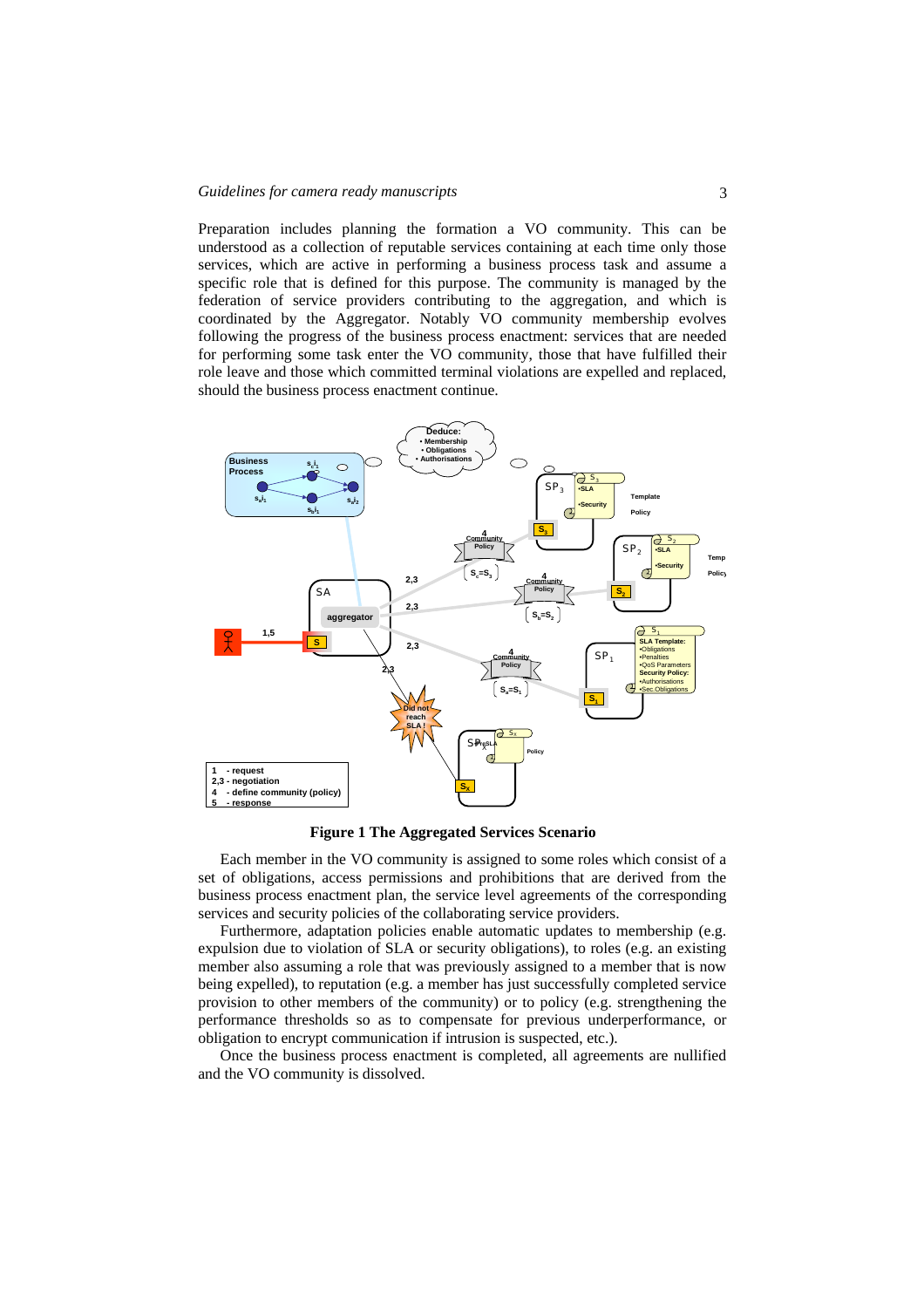Note that a VO community does not act in isolation, but rather is part of a wider system in which its members may have their credentials revoked or reputations altered as a result of actions undertaken outside the VO community. Such changes may have an impact on the VO community during its lifetime.

# **3. AN OVERVIEW OF WEB SERVICES**

The TrustCoM project is exploiting Web services to develop frameworks to implement scenarios like the one described previously. Web services offer us an interoperable framework for stateless, message-based and loosely coupled interaction between software components. These components can be spread across different companies and organisations, can be implemented on different platforms, and can reside in different computing infrastructures.

Web services expose functionality on via XML messages, which are exchanged through the SOAP protocol. The interface of a Web service is described in detail in an XML document using the "Web Service Description Language" (WSDL). Further, a Web service is registered at a "Universal Description Discovery and Integration" registry (UDDI), and is as such discoverable.

A key element in the Web services technology is the so-called composability. Web services specifications are being created in such a way that they are mostly independent of each other, however they can be combined (composed) to achieve more powerful and complex solutions. Reliability, security, transaction capabilities and other features can be provided without adding unnecessary complexity to the specification. Moreover, the specifications are easily extended with new concepts, tools and services, by adding new layers and elements.

Section 4 summarises the main Web service specifications, when explaining the needed technology to realize the scenario of the previous section. For a more comprehensive description of the Web Services Security specifications we refer the reader to (Geuer-Pollmann and Claessens, 2005).

#### **4. VO Lifecycle**

TrustCoM is following the life-cycle model developed in the VO roadmap project (Camarinha-Matos and Afsarmanesh, 2003), including phases such as identification, formation, operation/evolution and dissolution.

The identification phase is dealing with setting up the VO; this includes selection of potential business partners by using search engines or looking up registries. VO formation deals with partnership formation, including the VO configuration by a VO Manager, who distributes information such as policies, Service Level Agreements (SLAs), etc, and the binding of the selected candidate partners into the actual VO. After the formation phase, the VO can be considered to be ready to enter the operation phase where the identified and properly configured VO members perform accordingly to their role. Membership and structure of VOs may evolve over time in response to changes of objectives or to adapt to new opportunities in the business environment. Finally, the dissolution phase is initiated when the objectives of the VO has been fulfilled.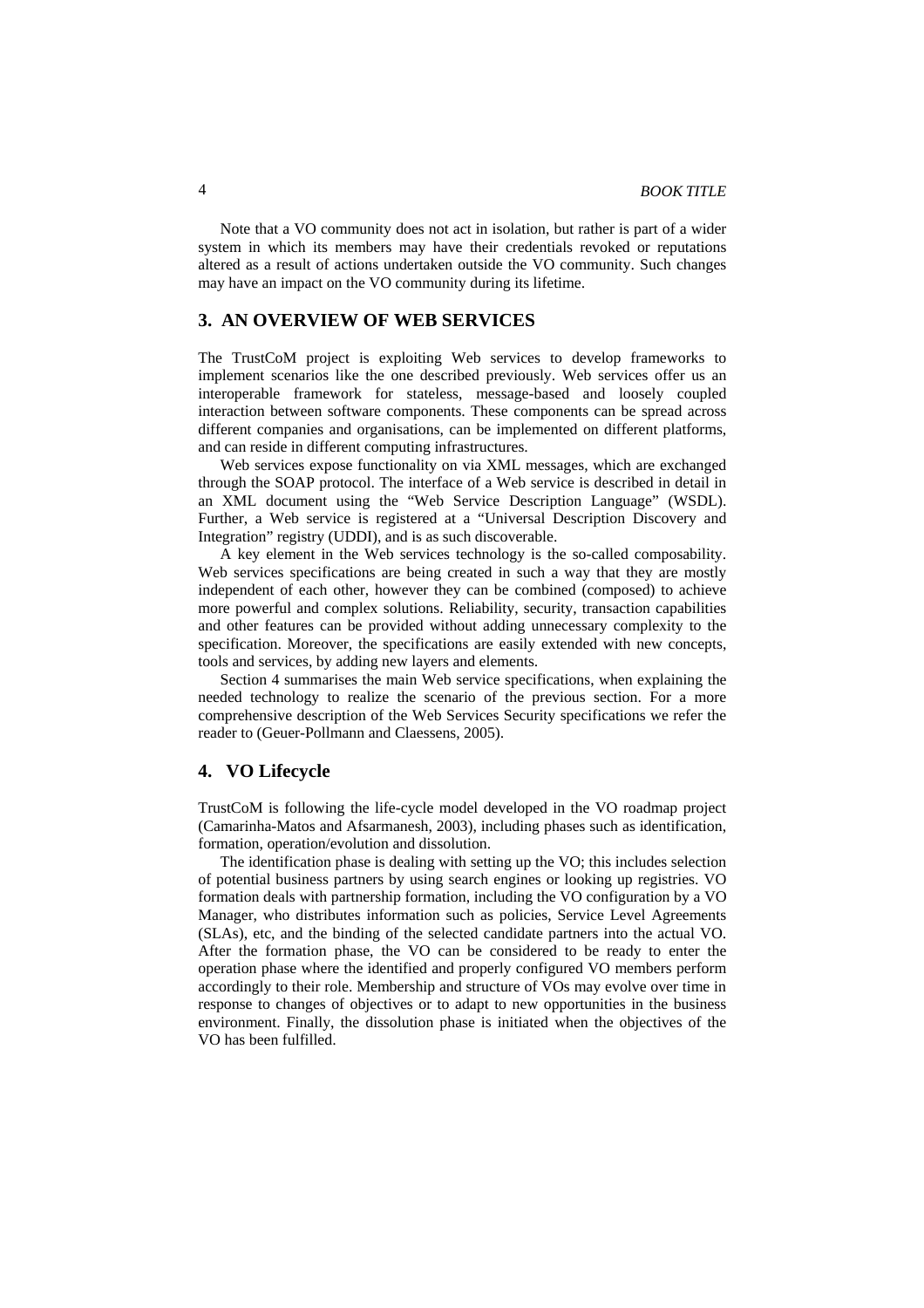In the rest of this section we analyse these phases for our scenario, identifying the main challenges from the trust and security perspective, and explaining how Web services specifications may help to meet those challenges.

## **4.1 VO Identification**

The identification phase includes defining VO wide policies and VO agreement templates as well as selecting potential business partners who are both capable of providing the required services and of fulfilling the trustworthiness requirements of the VO by using search engines and or looking up registries.

In the case of our aggregated services scenario, the Aggregator first analyses the Business Process Template, identifies roles, and deduces the security requirements for the VO: obligations, permissions and prohibitions. Then, the Aggregator selects the collection of potential Service Providers for the business process tasks that it would like to outsource; this selection may include assessing the trustworthiness of the service providers. The selection of the potential providers is based on abstract service descriptions of the business process template. The Aggregator and the Service Providers will also need to negotiate further details of the agreement, including the security and access requirements. Finally, the Aggregator will need to correlate the security negotiation responses of the service providers to make sure they can collectively fulfil the requirements of the VO.

Web services technology may be useful in the realisation of this phase. In relation to the representation of the business process we can use "Business Processes Execution Language for Web Services" (BPEL4WS)<sup>2</sup> to specify the behaviour of both executable and abstract business processes; BPEL4WS provides a language for the specification of business processes and business interaction protocols, extending the Web services interaction model and enabling it to support business transactions. The selection of potential business partners involves looking at repositories. The usual Web service technology to be applied is WSDL/UDDI, WSDL describes messages and operations while UDDI offers a discovery mechanism. To include the provision of SLA, "Web Service Level Agreements" (WSLA)3 has been developed, a XML language for specifying and monitoring SLA for Web Services, which is complementary to WSDL. Determining the required service providers and a proper negotiation requires secure communication. WS-Security4, a specification defining mechanisms for integrity and confidentiality protection, and data origin authentication for SOAP messages can be used between the entities to secure the communication.

## **4.2 VO Formation**

l

If the identification phase is successful, the selected set of Service Providers needs to be configured so that they can perform accordingly to their anticipated role in the VO. During the VO Formation phase the Aggregator disseminates configuration information such as VO security and adaptation policies. The VO security policies

 $^2$ http://www.oasis-open.org/committees/tc\_home.php?wg\_abbrev=wsbpel $^3$ http://www.research.ibm.com/wsla/about.html  $^4$  http://www.oasis-open.org/committees/tc\_home.php?wg\_abbrev=wss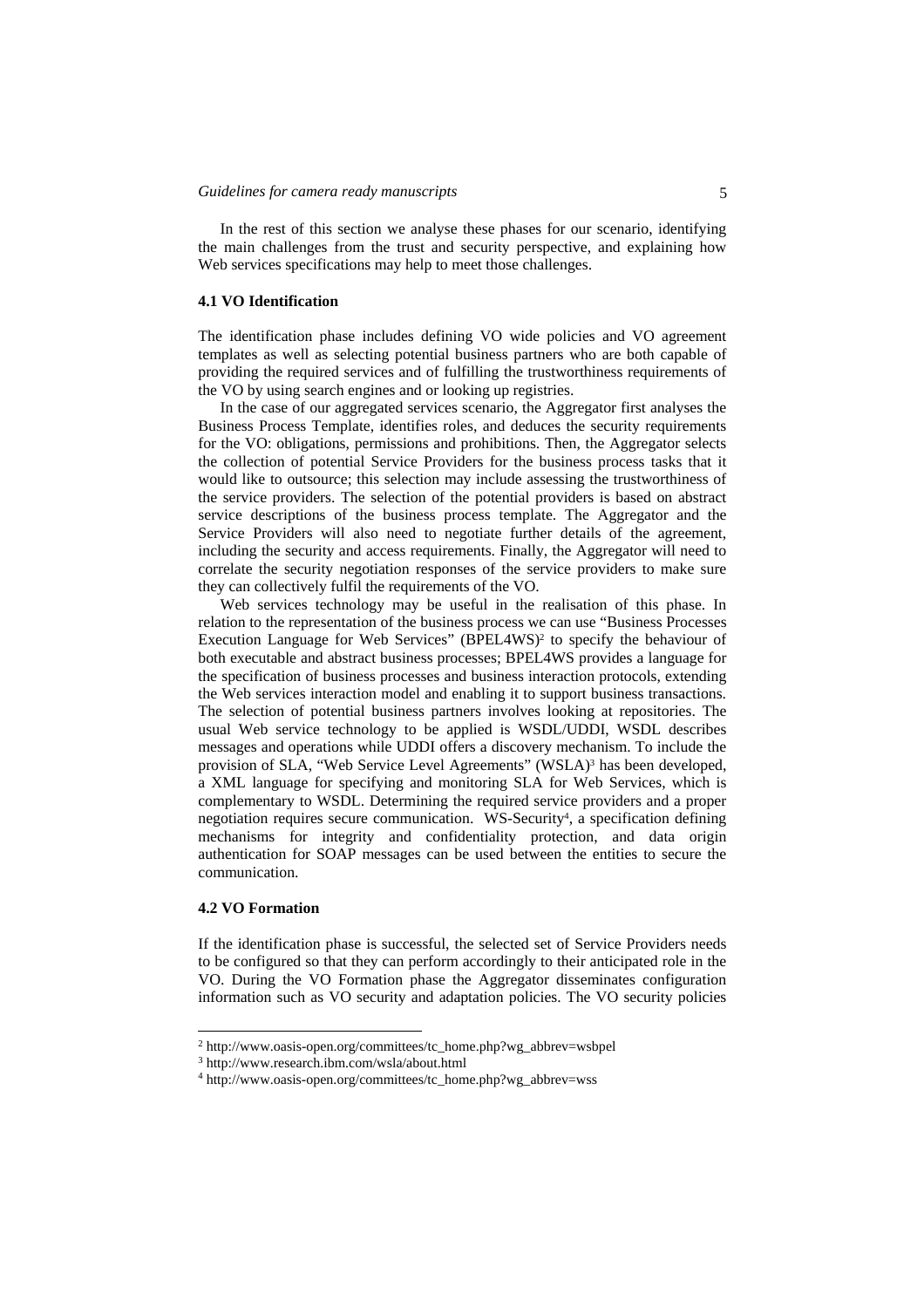include obligations –what the VO member needs to do, permissions –the access rights, and prohibitions –negative policies defining negative authorisations. These requirements are derived from the Business Process Plan and the security policies of the contributing Service Providers. Adaptation policies include rules encapsulating actions that need to be performed in case of security breaches, SLA violations and any other changes in the VO context, such as new members joining the VO. The adaptation policies are defined by analysing the collaboration agreement clauses, Business Process adaptation rules and other conditions that assist in detecting and responding to violations.

The Web Services Policy Framework (WS-Policy<sup>5</sup>) provides a general-purpose model to describe Web service related policies. The realisation of the VO requires the creation of federations, where two or more security domains agree to interact with each other, specifically letting users of the other security domain accessing services in the own security domain. For example, in our scenario Service Providers **SP1, SP2** and SP3 may form a federation. The WS-Federation<sup>6</sup> specification deals with federations by providing mechanism to manage and broker trust relationships in a heterogeneous and federated environment. This includes making use of WS-Trust<sup>7</sup> to support for federated identities, attributes and pseudonyms. The dissemination of configuration information requires secure communication as provided by the WS-Security specification.

#### **4.3 VO Operation**

This phase can be considered as the main life-cycle phase of a VO. During this phase the identified partners contribute to the actual execution of the VO tasks by executing pre-defined business processes. Important features in this phase are the monitoring of the performance of the VO as well as the enforcement of policies.

Throughout the operation of the VO, service performance will be monitored. This will be used as evidence when constructing the reputation of the service providers. According to the predefined roles of the VO, the Aggregator or other VO members can perform monitoring. Any violation –e.g. an unauthorised access detected by the access control systems- and security threats –e.g. an event detected by an intrusion detection system- need to be notified to other members in order to take appropriate actions. Unusual behaviours may lead to both a trust re-assessment and a contract adaptation. VO members will also need to enforce security at their local site. For example, providing access to services and adapting to changes and the violations.

Monitoring can be supported by event management and notification mechanisms using the WS-Eventing<sup>8</sup> and WS-Notification<sup>9</sup> specifications. This allows the monitoring service partner to receive messages when events occur in other partners. A mechanism for registering interest is needed because the set of Web services

l

 $^5$ http://msdn.microsoft.com/ws/2004/09/policy/<br>  $^6$ http://msdn.microsoft.com/ws/2003/07/ws-federation/<br>  $^7$  http://msdn.microsoft.com/ws/2005/02/ws-trust/<br>  $^8$  http://msdn.microsoft.com/ws/2004/08/ws-eventing/<br>  $^8$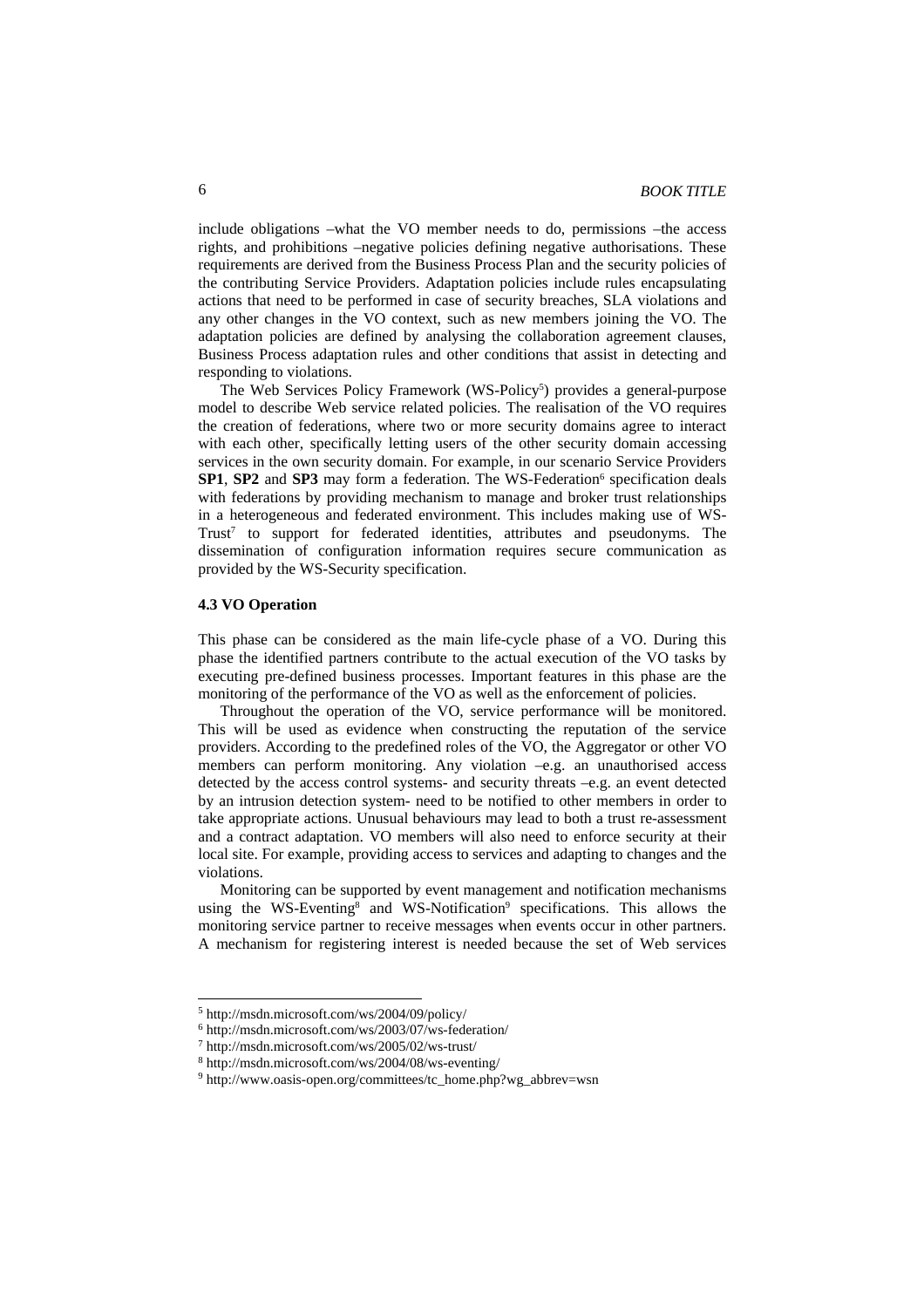#### *Guidelines for camera ready manuscripts* 7

interested in receiving such messages is often unknown in advance or will change over time.

In addition to WS-Policy and the possibility of authorization decisions through WS-Trust, to gain access control to service resources we use constructs provided by the eXtensible Access Control Markup Language (XACML<sup>10</sup>). The XACML policy language is used to express access control policies written in form of XML for expressing requirements to access particular resources.

VO Evolution is part of the VO Operation phase. When a VO member fails completely or behaves inappropriately, the VO manager may need to dynamically change the VO structure and replace such partners. This evolution may involve discovering new business partners, re-negotiating terms and providing configuration information, as done in the identification and formation phases. One of the main problems involved with evolution consists in re-configuring the existing VO structure so as to seamlessly integrate a new partner, possibly even unnoticed by other participants – this involves revoking security tokens, issuing new tokens, etc.VO Evolution is close related to adaptive security. In term of specifications, currently there exists little work in this area that can be directly leveraged.

### **4.4 VO Dissolution**

The dissolution phase is carried when the objectives of the VO has been fulfilled. During dissolution, the VO structure is dissolved and final operations are performed to annul all contractual binding of the partners. From a trust and security perspective, this involves resolving federations, revoking security credentials, invalidating VO context information, and updating reputation of all participants. According to agreement on historical information, audit trail information and provenance information may be stored.

## **5. CONCLUSIONS**

In this paper we have presented a case study of a Virtual Organisation for aggregated services. We have analysed trust and security requirements for this kind of VO through a VO life cycle and shown how Web services specification can be used to meet such requirements, summarised in Table 1.

Trust and security aspects of a VO framework span a large number of concerns such as reputation, certification, access control, authentication and secure connection. Web Service Secure Specifications aim at producing a composable solution to these issues. Every specification aims to solve very particular problem; security solutions are created by combining the approaches from different specifications.

# **6. ACKNOWLEDGMENTS**

l

The results presented here are partially funded by the European Commission under contract IST-2003-01945 through the project TrustCoM. The authors would like to thanks members of other organisations working in TrustCoM AL1: SAP, Swedish

<sup>10</sup> http://www.oasis-open.org/committees/tc\_home.php?wg\_abbrev=xacml